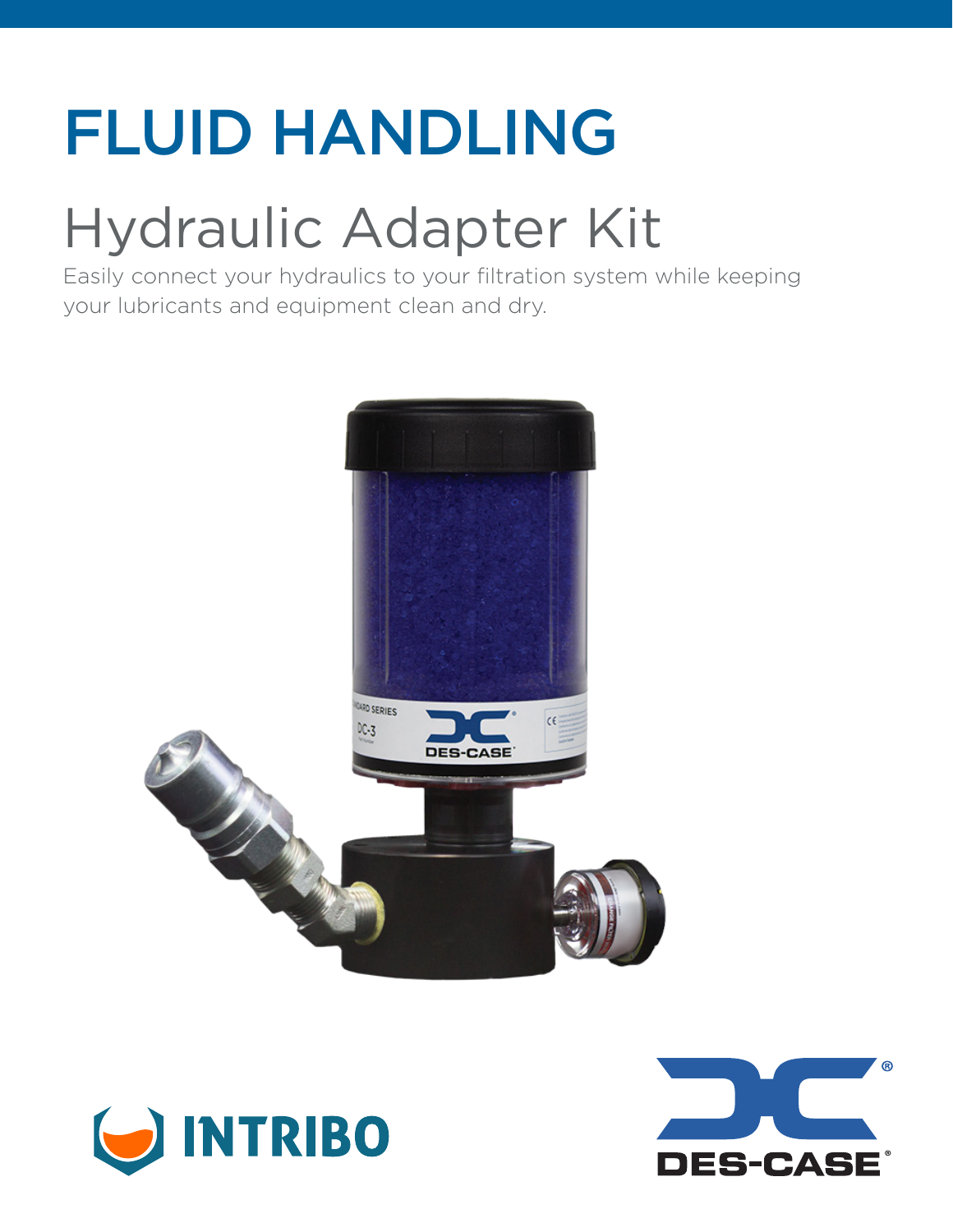# Overview

## The Hydraulic Adapter Kit: The Key Benefits

- Allows for easy equipment adaptation and quick connection to a filtration system
- Prohibits entry of dirt and moisture
- Allows for customization

### Which Part Is Which?



#### What Are All the Features?\*

- Replaceable breather with colorindicating desiccant
- Quick connect plugs
- Single-position vacuum indicator
- Sample valve
- 6-hole flange connection size
- Customizable colors

\*Don't see the options you need? Contact our Technical Support team at (615) 672-8800 or sales@descase.com.

## Did You Know?

Pairing fluid handling filtration with breather protection, via a Des-Case adapter kit, allows for maximum system integrity—requiring less equipment and labor while reducing system contamination.

### Try the Entire Selection of Des-Case Adapter Kits